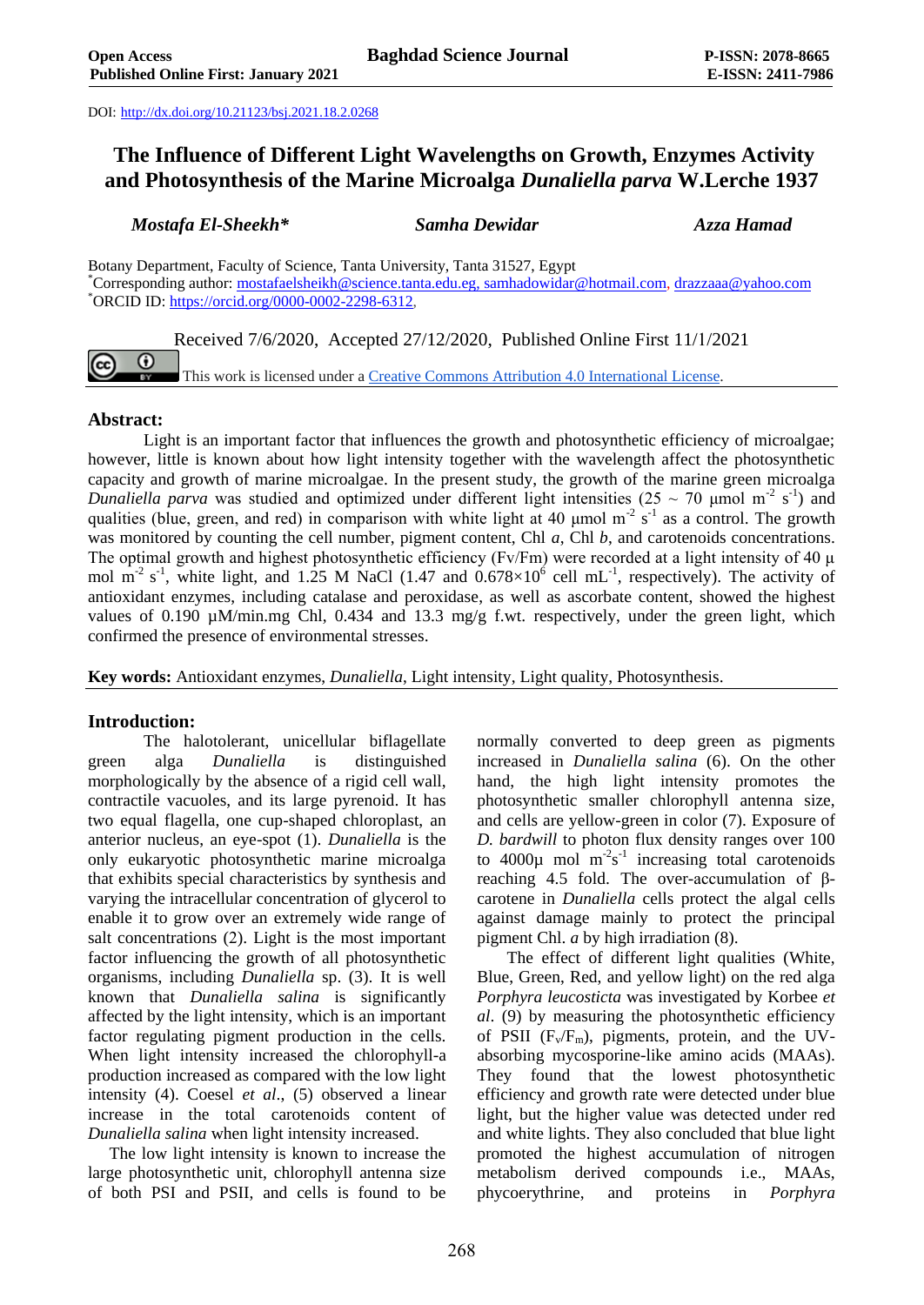*leucosticta* previously grown in ammonium enriched medium. Recently, Palacios *et al*. (10) studied the effect of light intensity on the photosynthetic and growth of the marine alga *Nannochloropsis oculata* (Phylum: [Ochrophyta\)](https://en.wikipedia.org/wiki/Ochrophyta), and they found that cultures were grown under a range of light intensities from 20 to 200 μmol photons  $m^{-2}$  s<sup>-1</sup> showed a doubling in the content of Chl. *a*, and consequently increased the oxygen evolution capacity.

The aim of this work is to assess the optimal growth conditions of *Dunaliella parva* under different light intensities and light qualities as monitored by optical density, cell number, and determination of pigments content. The photosynthetic efficiency (Fv/Fm), the activity of enzymatic antioxidant (Catalase, Peroxidase, and ascorbic acid oxidase), and the content of nonenzymatic antioxidant (Ascorbate content) were also studied under different light quantities and qualities.

## **Material and Methods:**

## *Algal culturing*

The pure and identified culture of *Dunaliella parva* was obtained from NIES Collection, Tsukuba, JAPAN. The alga was maintained on MH medium (11) and, after being checked with the sterilized medium, it was used as an inoculum for algal growth in a liquid nutrient medium (MH) under sterilized conditions.

For the proper maintenance of the algal cultures, the agar slants were inoculated and left under the light of 40  $\mu$  mol m<sup>-2</sup> s<sup>-1</sup> at room temperature (25 ±3 °C).

One liter of the liquid nutrient medium was poured into two liter Erlenmeyer Pyrex- glass flasks. The culture flasks were plugged with cotton and sterilized in an autoclave at  $121 \text{ }^{\circ}$ C and  $1.5$ atoms for 20 min. After cooling, the flasks were inoculated with 200 ml of bacteria-free stock culture and incubated under continuous light provided by fluorescent lamps at a light intensity of 40  $\mu$  mol m<sup>-2</sup> s<sup>-1</sup>. The growth and pigment production were determined until the end of the experimental period (16 days) for the growth curve. However, determination of growth and pigment content for all subsequent experiments was carried out on the  $10<sup>th</sup>$  day.

## *Effect of light intensity*

The culture flasks (batch culture) of *D. parva* were placed on shelves illuminated by fluorescent lamps. The light intensity was adjusted to  $(25, 40, \text{ and } 70 \mu)$ mol  $m^{-2}$  s<sup>-1</sup>) by changing the distance from fluorescent lamps. The light intensity was measured using LI-185 B Quantum/Radiometer photometer. *Effect of light quality*

Erlenmeyer flasks (500 ml) containing 300 ml MH medium were inoculated with an initial volume (10 ml) of a pre-culture of *Dunaliella parva*. The flasks were covered with blue (BL), red (RL), and green (GL) cellophane paper according to Vijaya and Anand (12) and incubated under controlled laboratory conditions (25  $\pm$ 3 °C and light intensity of 400  $\mu$  mol m<sup>-2</sup> s<sup>-1</sup>). White light (WL) was used as the control.

#### *Determination of growth*

The growth of *D. parva* was determined by monitoring cell count using the haemocytometer slide. Counts were estimated as a number of cells/ml culture, and counts were made with at least 5 replicates (13).

#### *Relative growth rate*

The relative growth rate (k') was calculated according to Robert (13) from the following formula:

$$
K'=[Log\ N-Log\ N0]/t
$$

 $N =$  Number of cells/ml after time (t) (days).  $N_0$  = Number of cells/ml at the initial time.

 Generation time: The generation time (G) is the time needed for doubling the number of cells. It was calculated according to the following formula proposed by Fogg (14):

$$
G.T=0.301/K^{\prime}
$$

Where:

 $K'$  = the relative growth rate.

 Number of recycling: The number of recycling for doubling the cells within a definite time could be calculated as follows:

No. of recycling = 
$$
T/G
$$

Where:

T= time from the beginning to the end of the experiment and G= mean doubling time during that time.

1.1.1. *Growth rate*: The growth rate (R) (number of divisions/ day) was calculated by using the equation proposed by Robert (13):

 $R = (3.322/(t_2-t_1)) \times \log(N_2/N_1)$ 

Where:

 $3.322 =$  growth constant,  $t_1$ = time at the beginning of the experiments,  $t<sub>2</sub>$  time at the end of the experiment,  $N_1$ = number of cells/ml culture at t<sub>1</sub> and  $N_2$ = number of cells/ml culture at t<sub>2</sub>.

Mean growth rate: the mean growth rate  $(R)$ (number of divisions / definite time "days") was calculated from the formula proposed by Robert (13):

$$
R = (3.322/(t-t_0)) \times \log (N/N_0)
$$

Where:

 $3.322 =$  growth constant,  $t_0$ = time at the beginning of the experiments (days),  $t =$  time at the end of the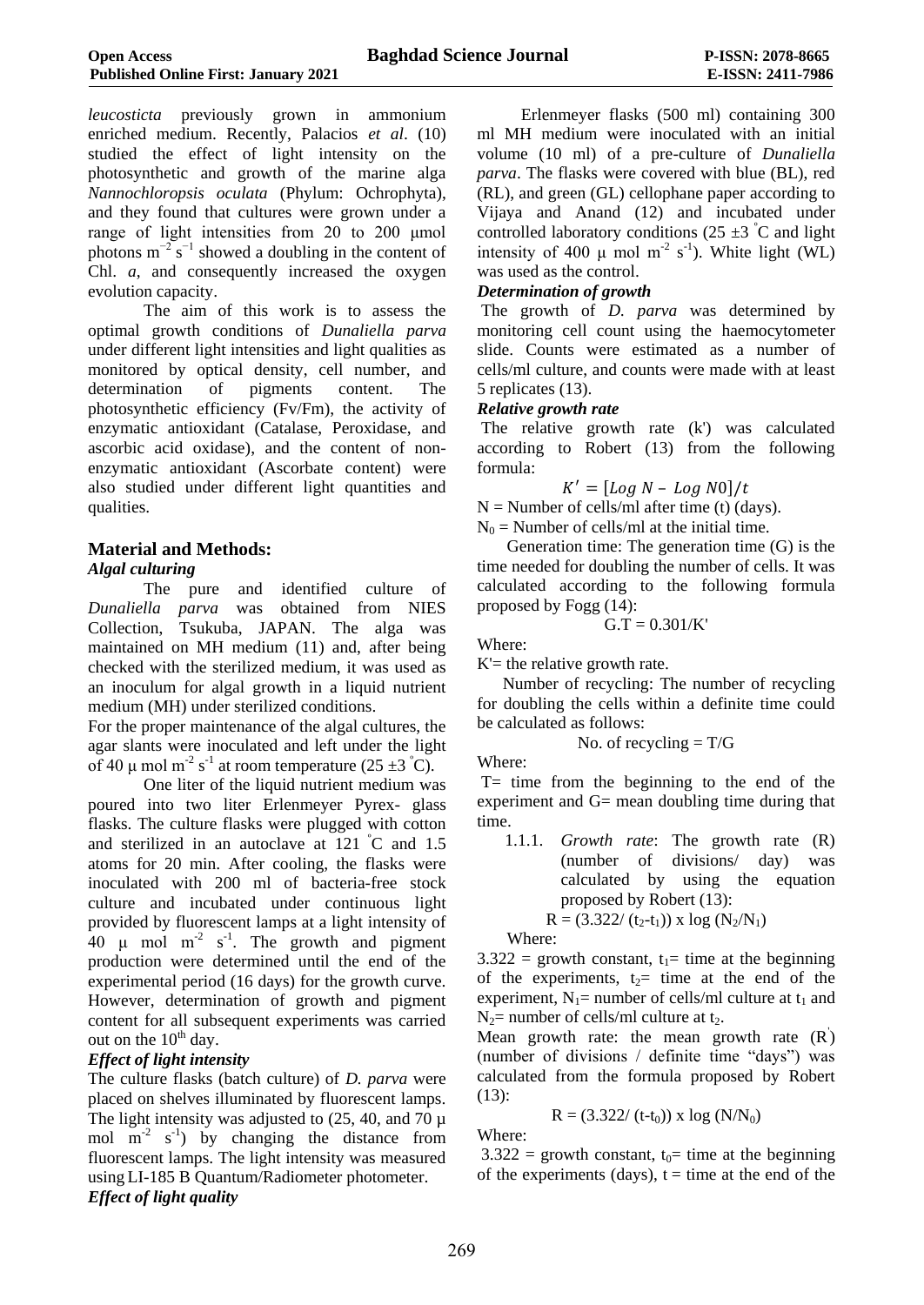experiment (days),  $N_0$ = number of cells/ml culture at  $t_0$  and  $N=$  number of cells/ml culture at t.

#### *Estimation of photosynthetic pigments*

Chlorophyll *a, b* and carotenoids were determined spectrophotometrically using the method recommended by Mckinney (15). The extract was measured against blank of free methanol (100%) at 650, 665 and 452 nm. It was possible to determine the concentration of each pigment fraction Chlorophyll *a, b* and carotenoids as μg/ml algal suspension using the following equations:

Chlorophyll- $a = 10.3E_{665} - 0.918E_{650}$ 

Chlorophyll- $b = 19.7E_{650} - 4.87E_{665}$ 

Carotenoids =  $4.2E_{452} - (0.0246 \text{ chl-a } +0.426)$ chl-b)

Where  $E =$  The reading of sample on Unico UV-2000 spectrophotometer.

#### *Measurement of Chlorophyll a fluorescence*

The chlorophyll a fluorescence was measured at room temperature. A known volume of algal culture having a known chlorophyll concentration was pipetted out and centrifuged at 3000 rpm for 20 min. The supernatant was decanted, and the pellet was placed on a piece of dressing imposed on filter paper with a known and constant diameter at all measurements. Using a modulated light MINI-PAM portable fluorometer (Walz, Germany), the initial fluorescence  $(F_0)$ , maximum fluorescence  $(F_m)$  were analyzed, and quantum efficiency of open photosystem II centresquantum yield  $(F_v / F_m)$  was calculated. The algal discs were previously adapted to the dark for 1 min. The fluorescence variable (Fv) was calculated from the difference between  $F_m$  and  $F_0$ . The  $F_v$  and  $F_m$ values were used to obtain the maximum photochemical efficiency of PSII (Fv/Fm) ratio. *Enzyme assay*

**Assaying catalase***:* Catalase (EC-1.11.1.6) was assayed according to Kato and Shimizu (16) by spectrophotometric measuring the initial rate of disappearance of  $H_2O_2$  (U mL<sup>-1</sup>).

**Assaying peroxidase***:* Peroxidase (EC 1.11.1.7) activity was measured according to Kato and Shimizu (16). Enzyme activity was expressed in units of µM of the substrate converted per min per mg chlorophyll.

#### *Ascorbic acid Oxidase (AO)*

The activity of ascorbic oxidase (EC1.10.3.3) was assayed, according to Oberbacher and Vines (17). Enzyme activity was expressed in units of µM of the substrate converted per min. per gram f.wt.

#### *Determination of ascorbic acid (AA)*

Non-enzymatic antioxidant, ascorbic acid, was estimated, according to Oser (18). The ascorbic acid content was calculated as mg/g f.wt using a calibration curve of ascorbic acid.

#### **Results:**

#### *Effect of light intensity on growth parameters*

Table 1 shows the effect of light intensity (25 and 70  $\mu$ mol m<sup>-2</sup> s<sup>-1</sup>) on the growth parameters of *Dunaliella parva*. It is clear from the results that there was a decrease in cell number at a light intensity of 25  $\mu$ mol m<sup>-2</sup> s<sup>-1,</sup> which amounted to 14.39 %, and a slight decrease (3.03%) at 70 µmol  $m<sup>-2</sup>$  s<sup>-1</sup> as compared with control, meanwhile the decrease in cell number at  $(25 \text{ µmol m}^{-2} \text{ s}^{-1})$  was accompanied by a decrease in the relative growth (K'), the number of recycling, and the mean growth rate (R').

|  |  |  |  | Table 1. Effect of light intensity on growth parameters of <i>Dunaliella parva</i> after 10 days of growth |  |  |
|--|--|--|--|------------------------------------------------------------------------------------------------------------|--|--|
|--|--|--|--|------------------------------------------------------------------------------------------------------------|--|--|

| <b>Light intensity</b><br>(µmol m <sup>-2</sup> s <sup>-1</sup> ) | Cell no.* $10^6$ /ml | K'    |       | No. of recycling | $\mathbf R$ | ${\bf R}'$ |
|-------------------------------------------------------------------|----------------------|-------|-------|------------------|-------------|------------|
| 25                                                                | $.13 \pm 0.01$       | 0.067 | 4.473 | 2.235            | 0.180       | 0.223      |
| 40 (control)                                                      | $1.32 \pm 0.04$      | 0.074 | 4.065 | 2.459            | 0.489       | 0.245      |
| 70                                                                | $.28 \pm 0.05$       | 0.072 | 4.140 | 2.415            | 0.312       | 0.241      |

Each value is the mean of five readings  $\pm$  standard deviation. K'= the relative growth, G= generation time, R= rate of growth and R'= mean growth rate.

## *Effect of light intensity on photosynthetic pigments and photosynthetic activity*  $(F_V/F_m)$

The data in Fig. 1 (a-c) revealed a highly significant decrease in the content of Chl.a in response to the light intensity of  $(25 \text{ and } 70)$  µmol  $m^{-2}$  s<sup>-1,</sup> amounting to 44.07 and 51.95 %, respectively as compared with control. The Chl. *b* content was highly significantly decreased by 7.89 and 26.13 % as compared with control on exposure of *D. parva* to the intensity of 25 and 70  $\mu$ mol m<sup>-2</sup> s<sup>-</sup>

<sup>1</sup>, orderly compared with the control. Exposure of *Dunaliella* cells to the light intensity of 25 and 70  $\mu$ mol m<sup>-2</sup> s<sup>-1</sup> induced a highly significant decrease in carotenoids content, reaching 19.99 and 33.71%, respectively, relative to the control. Furthermore, total chlorophyll was significantly decreased by 31.78 % and 42.84 %, respectively, at 25 and 70  $\mu$ mol m<sup>-2</sup> s<sup>-1</sup> compared with control. Concerning Chl. *a*/Chl. *b* ratio, exposure of the alga either to light intensity of 25 or  $70 \text{ \mu}$  mol m<sup>-2</sup> s<sup>-1</sup> had resulted in a highly significant decrease of 39.28 and 34.32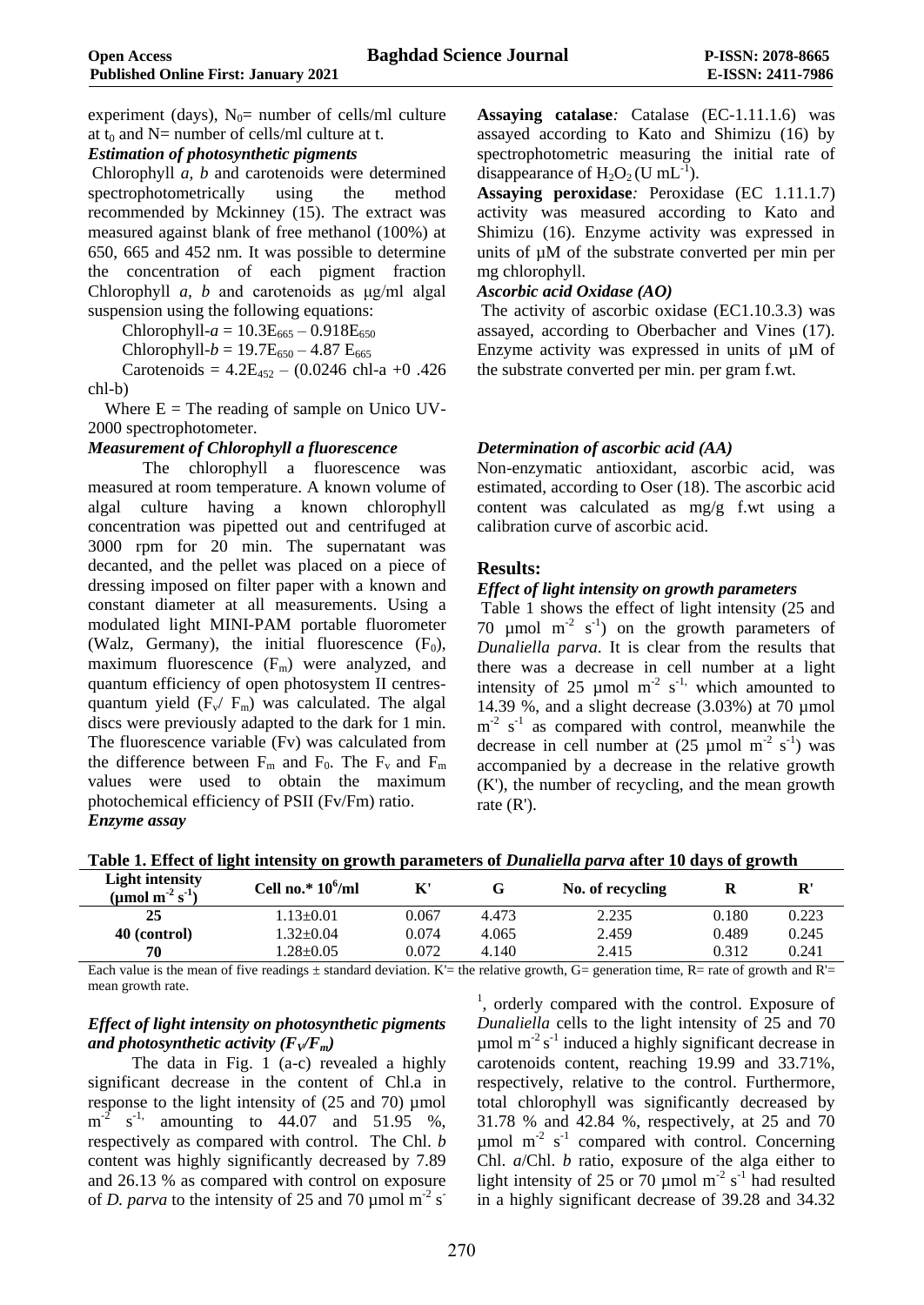%, respectively, with respect to the control. Meanwhile, the total chlorophyll/carotenoids ratio was significantly decreased by 13.75 %, at the light intensity of 70 µmol  $m<sup>-2</sup>$  s<sup>-1</sup> as compared to the control. On the other hand, low light intensity (25  $\mu$ mol m<sup>-2</sup> s<sup>-1</sup>) did not induce any significant change in the ratio of total chlorophyll/carotenoids.

Regarding the photosynthetic efficiency of the photosystem II as indicated by the  $(F_V/F_m)$ , it was high significantly decreased by 30.38 %, at 70 µmol  $m<sup>-2</sup>$  s<sup>-1</sup>, compared with the control. However, there was no significant change in  $F_V/F_m$  at the low light intensity (25  $\mu$ mol m<sup>-2</sup> s<sup>-1</sup>).



**Figure 1. Effect of light intensity on pigments content of** *Dunaliella parva* **after 10 days of incubation. (a) Chlorophyll** *a***, (b) Chlorophyll** *b***, (c) Carotenoid and (d) Photosynthetic efficiency Fv/F<sup>m</sup>**

#### *Effect of light intensity on the activity of enzymatic and nonenzymatic antioxidants.*

The effect of light intensity on the activity of antioxidant enzymes and non-enzymatic antioxidants (Ascorbate) is presented in Fig. 2. The current results indicated that the low light intensity (25 µmol  $m<sup>-2</sup> s<sup>-1</sup>$ ) did not induce any significant change in the activity of all antioxidant enzymes (Catalase, Peroxidase, and ascorbic oxidase) and the content of non-enzymatic antioxidant (Ascorbate).

The high light intensity 70  $\mu$ mol m<sup>-2</sup> s<sup>-1</sup>, has significantly increased the activity of both catalase and peroxidase and the content of ascorbate. The percentage of stimulation was 38.25 and 21.93 %, for catalase and peroxidase, respectively, compared with control, and the content of ascorbate was increased by 46 %. However, the activity of ascorbic acid oxidase was reduced by 18.44 % with respect to the control.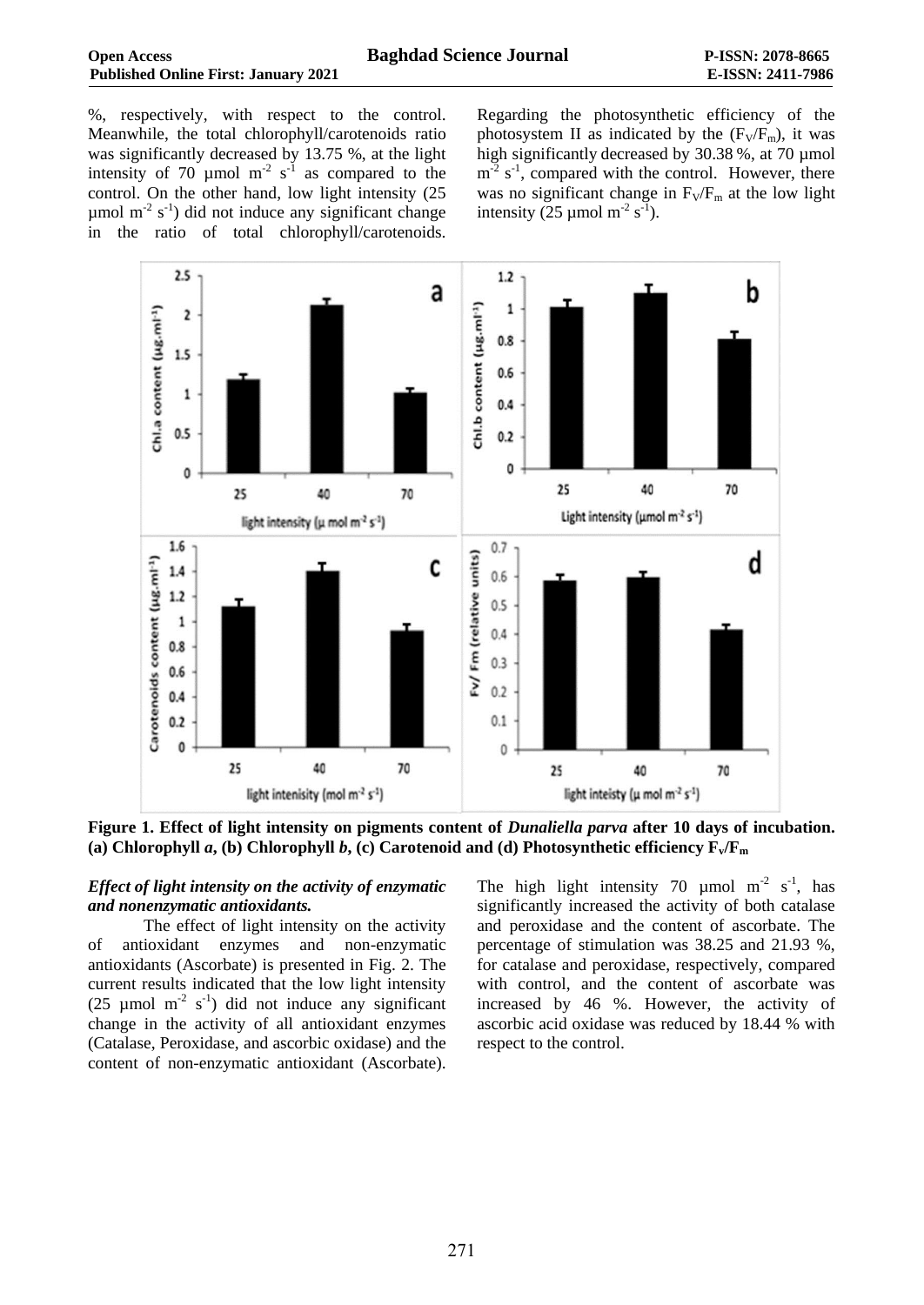

**Figure 2. Effect of light intensity on the activity of enzymes and nonenzymatic n antioxidant of**  *Dunaliella parva* **(a) Catalase, (b) peroxidase, (c) Ascorbic acid oxidase and (d) Ascorbate content.**

#### *Effect of light quality on cell number of Dunaliella parva*

Table 2 shows the effect of different light qualities (White light (WL) control, Blue light (BL), Green light (GL), and red light (RL)) on the cell number. The data revealed that there was a decrease in cell number under (BL), (RL), and (GL) reaching

40.82, 48.30, and 64.63 %, respectively, as compared with its corresponding value of the control (WL). Meanwhile, the decrease in cell number under (BL), (GL), and (RL) was accompanied by a decrease in the relative growth (K'), number of recycling, and the mean growth rate (R').

|  |  |  |  | Table 2. Effect of light quality on growth parameters of <i>Dunaliella parva</i> after 10 days of incubation |  |  |
|--|--|--|--|--------------------------------------------------------------------------------------------------------------|--|--|
|--|--|--|--|--------------------------------------------------------------------------------------------------------------|--|--|

| Light quality   | Cell no. $*10^6$ /ml | $\mathbf{K}^{\prime}$ | G     | no of recycling | R     | ${\bf R}'$ |
|-----------------|----------------------|-----------------------|-------|-----------------|-------|------------|
| White (control) | 1.47±0.01            | 0.078                 | 3.824 | 2.614           | 0.395 | 0.261      |
| Blue            | $0.87+0.08$          | 0.055                 | 5.381 | 1.858           | 0.330 | 0.185      |
| Red             | $0.76 \pm 0.05$      | 0.050                 | 6.012 | 1.663           | 0.233 | 0.166      |
| Green           | $0.52 + 0.09$        | 0.033                 | 8963  | 1.115           | 0.137 | 0.111      |

Each value is the mean of five readings  $\pm$  standard deviation. K'= The relative growth, G= Generation time, R= Rate of growth and R'= Mean growth rate.

*Effect of light quality on pigments content and photosynthetic activity*  $(F_V/F_m)$  *of Dunaliella parva* 

The changes in Chl.*a*, Chl.*b*, carotenoids, total Chl., Chl. *a*/Chl. *b* and total Chl./carotenoids of *D. parva* under light spectra (BL), (RL), and (GL) are presented in Table 3. The present results indicated that the content of Chl.a was significantly decreased by 10.30, 25.56, and 31.95 %, under BL,

RL and GL, orderly relative to the control. In the meantime, BL, RL, and GL induced a highly significant decrease in chl. *b* content, which reached 7.09, 26.15, and 38.31 %, respectively, compared with the control. The carotenoids content was also significantly decreased under BL, RL, and GL. The percentage of decrease was 16.56, 27.70, and 34.65 %, respectively with respect to the control. The data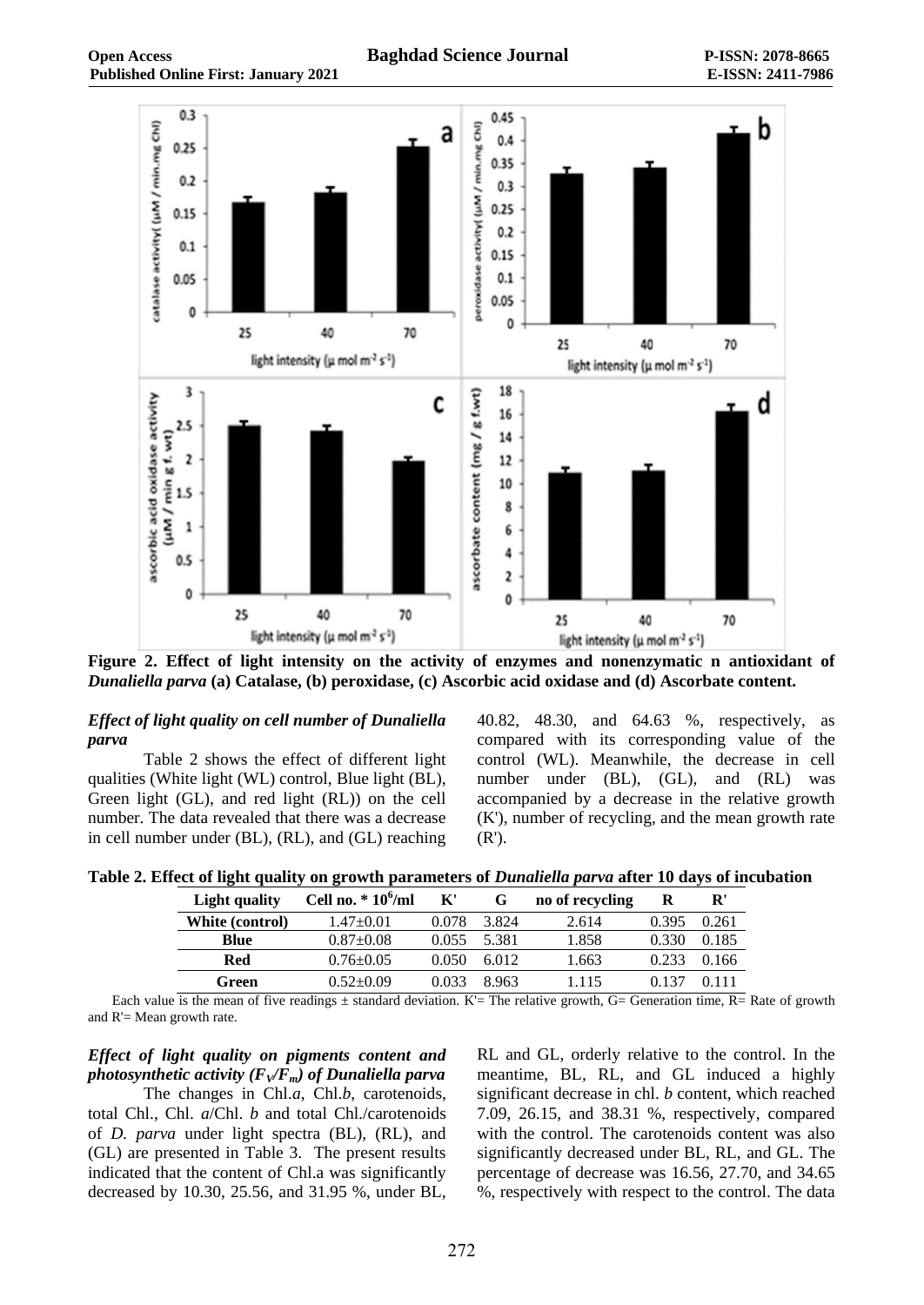**Published Online First: January 2021 E-ISSN: 2411-7986** also revealed that the total chl. was significantly

decreased below the control value under all light spectra. The results indicated that no change in the ratio of chl. *a*/chl. *b*, under BL, RL, and GL. The ratio of total chlorophyll/carotenoids was significantly increased by 8.81, 13.65 % under BL, and RL, respectively compared with the control. On the other hand, this ratio was significantly decreased by 8.86 % under (GL) with respect to control. Concerning the photosynthetic efficiency of PSII  $(F_V / F_m)$ , the data indicated a highly significant decrease in  $F_V/F_m$  under BL, GL, and RL. The percentage of decrease was 8.11, 17.40, and 52.80 %, orderly at BL, RL, and GL, relative to the control.

**Table 3. Effect of different light quality on pigments content and photosynthetic activity (** $\mathbf{F}_V/\mathbf{F}_m$ **) of** *Dunaliella parva* **after 10 days of growth**

| <b>Light quality</b> | Chl.a<br>$(\mu g.ml^{-1})$ | Chl. b<br>$(\mu g.ml^{-1})$ | Carot.<br>$(\mu g.ml^{-1})$ | total<br>chlorophyll<br>$(\mu g.ml^{-1})$ | Chl. $a/b$     | <b>Total</b><br>chlorophyll/<br>carotenoids | $F_V/F_m$    |
|----------------------|----------------------------|-----------------------------|-----------------------------|-------------------------------------------|----------------|---------------------------------------------|--------------|
| White                | $2.019+$                   | $1.044 +$                   | $1.498 +$                   | $3.062+$                                  | 1.936          | 2.044                                       | 0.678        |
| (control)            | 0.092                      | 0.03                        | 0.01                        | 0.157                                     |                |                                             | $\pm 0.001$  |
| <b>Blue</b>          | $1.811***+$                | $0.970+$                    | $1.250***+$                 | $2.781***$                                | $1.866^{(ns)}$ | $2.224*$                                    | $0.623***$   |
|                      | 0.011                      | $0.011^{(ns)}$              | 0.005                       | 0.008                                     |                |                                             | $\pm 0.002$  |
| Red                  | $1.503\pm$                 | $0.771 \pm$                 | $1.083+$                    | $2.274***+$                               | $1.948^{(ns)}$ | $2.323*$                                    | $0.560***$   |
|                      | $0.009***$                 | $0.011***$                  | $0.005***$                  | 0.021                                     |                |                                             | $\pm 0.001$  |
| Green                | $1.374***+$                | $0.644***$                  | $0.979***$                  | $2.018***$                                | $2.134^{(ns)}$ | $1.863*$                                    | $0.320***$   |
|                      | 0.009                      | 0.003                       | 0.007                       | 0.020                                     |                |                                             | $\pm 0.0005$ |
| <b>F</b> value       | 115.51                     | 83.14                       | 2396.28                     | 106.79                                    | 33.54          | 56.16                                       | 1783.98      |
| P                    | 0.0001                     | 0.0001                      | 0.0001                      | 0.0001                                    | 0.0001         | 0.0001                                      | 0.0001       |
| <b>LSD</b>           | 0.129                      | 0.095                       | 0.021                       | 0.217                                     | 0.094          | 0.128                                       | 0.017        |

Each value is the mean of three readings  $\pm$  standard deviation.

One way analysis of variance  $(ANOV\AA)$  (\*\*\* highly significant at P  $\leq$  0.05 and <sup>(ns)</sup> non-significant at P > 0.05).

#### *Effect of light spectra on the antioxidant and nonantioxidant enzymes of Dunaliella parva:*

Table 4 shows the influence of light spectra on the activity of antioxidant enzymes (Catalase, Peroxidase, and ascorbic acid oxidase) and the content of non- enzymatic antioxidant (ascorbate). It is evident from the results that the activity of catalase was stimulated under GL and RL. The magnitude of increase was 18.01 and 12.42 %, orderly compared with the control. However, BL did not induce any significant change in catalase activity. Peroxidase activity was significantly

stimulated under GL and RL, but there was no significant change under BL. The percentage of stimulation under GL and RL reached 18.58 and 4.10 %, with respect to the control. Regarding the activity of ascorbic acid oxidase, the results revealed no significant change under BL. On the contrary, under GL and RL, there was a highly significant decrease in the activity of ascorbic acid oxidase, the highest magnitude of inhibition was recorded under GL, and it amounted to 50.21 %, relative to the control.

| Table 4. Effect of light spectra on the antioxidant enzymes (catalase, peroxidase, ascorbic acid oxidase) |  |
|-----------------------------------------------------------------------------------------------------------|--|
| and non-antioxidant (ascorbate) of <i>Dunaliella parva</i>                                                |  |

| <b>Light quality</b> | Catalase $(\mu M/min.mg)$<br>Chl) | Peroxidase (µM/min.mg<br>Chl)     | Ascorbic acid oxidase<br>$(\mu M/min g f. wt)$ | Ascorbate (mg/g)<br>f.wt)         |
|----------------------|-----------------------------------|-----------------------------------|------------------------------------------------|-----------------------------------|
| White<br>(control)   | $0.161 \pm 0.022$                 | $0.366 \pm 0.006$                 | $2.396 \pm 0.8$                                | $11.250 \pm 0.05$                 |
| Blue                 | $0.167 \pm 0.12$ <sup>(ns)</sup>  | $0.370 \pm 0.003$ <sup>(ns)</sup> | $2.383 \pm 0.1^{\text{(ns)}}$                  | $11.361 \pm 0.09$ <sup>(ns)</sup> |
| <b>Red</b>           | $0.181 \pm 0.011***$              | $0.381 \pm 0.006$ ***             | $1.984 \pm 0.8$ ***                            | $11.514 \pm 0.04*$                |
| Green                | $0.190 \pm 0.012***$              | $0.434 \pm 0.03$ ***              | $1.193 \pm 0.08$ ***                           | $13.284 \pm 0.1***$               |
| P                    | 0.002                             | 0.0001                            | 0.0001                                         | 0.0001                            |
| LSD                  | 0.02                              | 0.013                             | 0.223                                          | 0.204                             |

Each value is the mean of three readings  $\pm$  standard deviation. One way analysis of variance (ANOVA) (\*\*\* highly significant at P  $\leq$ 0.05 and  $^{(ns)}$  non-significant at P  $> 0.05$ ).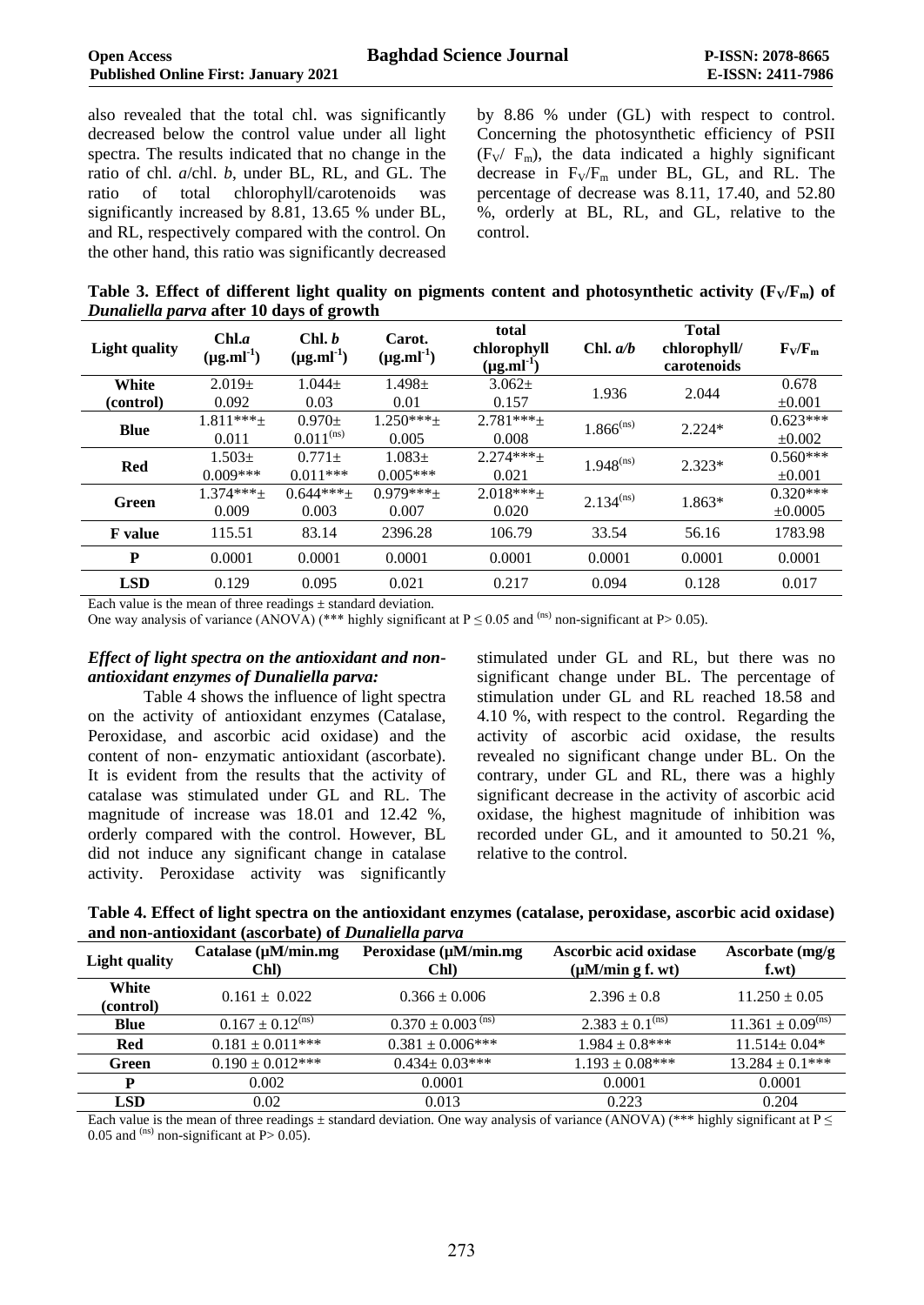Concerning the impact of light spectra on ascorbate, the results indicated that GL increased its content by 18.08 %. Also, RL exhibited a slightly significant increase in ascorbate content, relative to control, while BL had no significant effect.

## **Discussion:**

*Dunaliella* is a halotolerant green alga that now belongs to the phylum Chlorophyta and family Dunaliellaceae (19). Cell number is a helpful indicator to clarify the role of biochemical mechanisms underlying the responses observed (20). The present results indicated that *Dunaliella parva* cells attained their maximum growth after 10 days of incubation. This result agreed with those of Taha et al., (21), who reported that at the  $8-10^{th}$  day, the cells of *Dunaliella salina* were at their start of a stationary phase of growth and so harvested at this time. The results also indicated that there was a gradual and highly significant increase in all pigments (Chl. *a*, Chl. *b* and carotenoids) with increasing time logical and expected due to an increase in living biomass. This may be related to the ability of new cells to synthesize pigments using nutrients derived from dead cells and/or the low degradation rate of pigments at a late stage of growth under normal conditions (22).

Light is the ultimate energy source for photosynthesis, and light intensity is one of the most important environmental factors for all photosynthetic organisms (3). In the present work, the cell number of *Dunaliella parva* was decreased by 14.39 and 3.03 % at 25 and 70 µmol m<sup>-2</sup> s<sup>-1</sup> on the 10<sup>th</sup> day of growth. This result was not in harmony with Zarandi Miandoab *et al*. (20), who found that the growth and division of *Dunaliella salina* were increased significantly under 1000  $\mu$ mol m<sup>-2</sup> s<sup>-1</sup>. This may be related to adequate and effective cell adaptation (5). The growth rate of *Dunaliella virids* was extremely affected by light intensity; it increased from darkness to 70  $\mu$ mol m<sup>-2</sup>  $s^{-1}$  but decreased at 150 µmol m<sup>-2</sup>  $s^{-1}$  (23).

 A deep insight into the results of photosynthetic pigments showed that the content of all pigment fractions (Chl. *a*, Chl. *b*, Carotenoids, and total chlorophyll) were high significantly decreased under both light intensities (250 and 700  $\mu$ mol m<sup>-2</sup> s<sup>-1</sup>). This finding is in accordance with the results of Ilkhnur *et al*. (24), who found a decrease of both chlorophylls and carotenoids contents with increasing light intensity (50-75) µmol m<sup>-2</sup> s<sup>-1</sup>. They also reported that chlorophyll a and carotenoids concentrations were the highest at the light intensity of (50  $\mu$ mol m<sup>-2</sup> s<sup>-1</sup>). They speculated that growth at higher light (75 µmol m<sup>-2</sup> s<sup>-1</sup>) intensity was faster, so pigment accumulation could not be promoted by

the adaptation of microalgae to high light, the dimensions of light-harvesting antenna lessen, and thylakoid membranes become more efficient, which is a natural process. During the so-called photoacclimation phenomenon, cellular chlorophyll components come to a minimum, and thylakoid membranes start to work more efficiently (25). In this respect, Aro *et al*. (26) reported that nonoptimal light intensity could adversely affect metabolism and excitation of the photosynthetic apparatus, which can induce photoinhibition, photodamage, and degradation of the photosynthetic proteins in the cell.

 In addition, the results revealed that Chl *a/b* ratio was high and significantly decreased under both light intensities. This result was in agreement with the findings of Levy *et al*. (27), who reported that when *Dunaliella bardawili* grew under sunlight spectra with high light intensities Chl *a/b* ratio was decreased and accompanied by 60 % increase in β carotene. They further concluded that light is a limiting factor influencing pigment synthesis. However, the present data are not in agreement with the increase in carotenoids, as reported in the above- mentioned algae. This may be related to the ability of *Dunaliella* cells to adapt to different stresses as they have the mechanism to change their intracellular chemicals between glycerol and carotenoids (28).

 The results indicated that photosynthetic efficiency  $F_v/F_m$  was high and significantly reduced at both light intensities, but the magnitude of reduction was great at a high light intensity (70  $\mu$ mol m<sup>-2</sup> s<sup>-1</sup>). Changes in light intensities during plant and algal growth results in a reversible structural and functional adjustment in the photosynthetic apparatus (29). Photosynthetic organisms acclimate to the level of irradiance by adjusting the size of the chlorophyll antenna associated with photosystems (30). When plants are grown under high light intensity, photosystems contain small antennas and relatively low amounts of Chl *b* in comparison with low light intensity (31). Thus, the mechanism of chloroplast photoacclimation involving the regulation of Chl. *b* biosynthesis and changing in chlorophyll antenna size is a dynamic irradiance dependent recovery response (6).

 Endogenous antioxidant enzymes, such as catalase and peroxidase, play an important role in the repair of oxidative damage (32). When photosynthetic pigments absorb more energy than is used in photosynthesis, the excess electron reacts with the abundantly present oxygen under those conditions; the chlorophyll molecules coupled with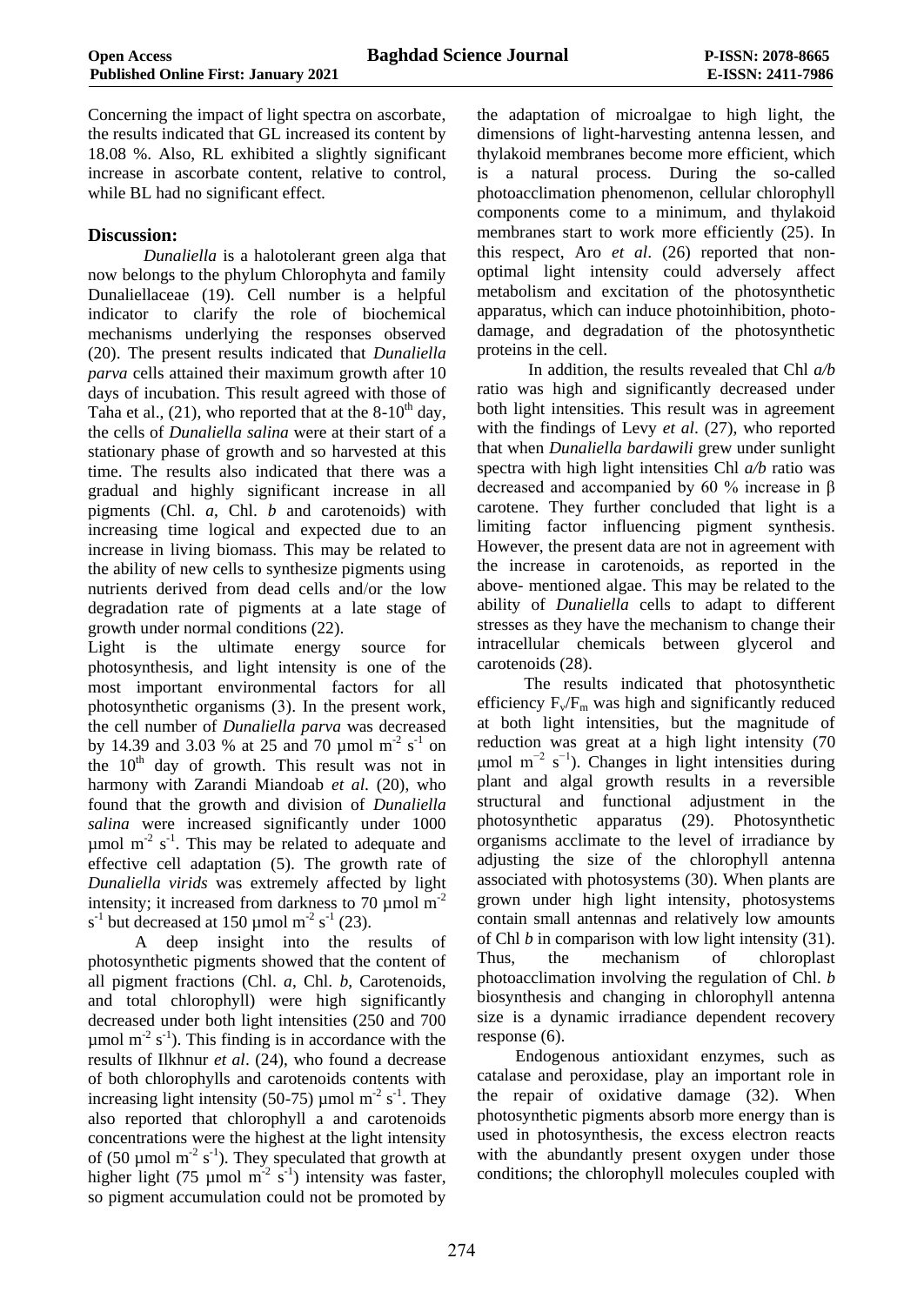the electron transport system are the primary source for the creation of singlet oxygen (33).

 High irradiance also may lead to overreduction of the photosynthetic electron transport chain and hence increases the production of several free radicals referred to as reactive oxygen species (ROS) (20).

 The increase in the activity of catalase, peroxidase, and ascorbate content in the present work may be due to the oxidative stress imposed on *Dunaliella parva* at the high light intensity. The abovementioned reasons for the production of ROS under high light intensity may account for the recorded stimulation of catalase and peroxidase activities and the increase in the content of ascorbate as a defense mechanism. Biological systems respond to elevated ROS levels by activating several antioxidative defense mechanisms. Because of the central role of photosynthesis, photosynthetic organisms had developed strategies to acclimate to a broad range of environmental conditions such as high light by modulating their metabolism (34).

 Algal photosynthetic apparatus quickly adapt to radiation quality as well as to irradiance (35), light quality, and carbon source (36). The results of this study indicated that cell number was decreased under different light qualities in the following order  $BL > RL > GL$  compared with control. This may be related to the difference in energy provided by different light spectra. Overall, the white light, which has the energy for the activation of photosynthetic pigments, provides enough energy for optimal maintenance and growth (37). This suggests that the red part of the spectrum is not by itself able to support the growth, but is not inhibitory either to growth or to the maintenance of cell integrity. However, the energy is not enough for other essential metabolic processes (38), which explains the low cell number recorded under RL in the present work. On the other hand, blue light, which is absorbed by photosynthetic pigments, can run both the photosynthetic and respiratory cycles (39). As a result, the cell integrity process performed well in the BL. The lowest cell number recorded under green light may be related to very low energy reaching PSII via the reflection of GL by photosynthetic pigments.

 This study indicated that the content of all pigment fractions (Chl. *a*, Chl. *b* and carotenoids) was highly significantly decreased under all studied light spectra, with respect to white light, with the exception of Chl. *b* under BL. This finding may be attributed to structural changes in chloroplastic thylakoid membranes and their integrity. In this respect, Dowidar (40) found that grana of

*Chlamydomonas reinhardii* were well organized under BL, but disorganized under RL. Also, Muthuvelan *et al.,* (37) reported that RL induced the disorganization of thylakoid via the low energy provided to maintain cell integrity. Disorganization of thylakoid membranes, which is the protective system of photosynthetic pigments, may explain the recorded low content of all pigment fractions in this study.

 Algal adaptation to different light spectra is known to induce variation in the thylakoid components, particularly the antennae size and a number of photosystem complex (25). The reduction in photosynthetic efficiency  $(F_v/F_m)$ , in the present work, under different light spectra was associated with a decrease in Chl. *b* content. This result was in harmony with Dowidar (40) and Hamada *et al*. (36), who found high Chl. *b* content in cells grown under BL and high Chl. *a* concentration in those cells grown under RL. In addition, they found that Emerson enhancement and the fraction of photons delivered to PSII  $(\beta)$ measured from cells grown under BL were significantly higher than under RL and were lower than those grown under WL.

Kowallik and Schürmann (41) reported that high Chl.b concentration is necessary for an efficient function of PSII. On the other hand, Dowidar (40) reported that the fraction of photons delivered to PSI  $(\alpha)$  and absorbed by RL grown cells might result in an increased cyclic flow of PSI. Consequently, electron flow from PSII may slow down the oxygen evolution of these cells when compared with those under WL, even though RL contains both wavelengths required for stimulation of PSII and PSI (40).

 Blue light is known to stimulate protein synthesis (38), and the metabolic processes and morphological development rely on the role of protein and lipid (37). In addition, the nonsignificant change in the antioxidant system in the present work may be explined by the enough energy provided to the cell by BL for metabolic activities. On the other hand, the energy for the photosynthesis process may not be available in the red light; therefore, it might alter the products of photosynthesis in such a way to halt growth and continue the cell maintenance process with the limited source of other substances (37). It has been shown that such loss cannot be compensated by supplementation of growth medium with sugar acetate or amino acids (42). This low energy provided by RL and GL might impose a stress on the studied organism, which responds by stimulating the activity of catalase and peroxidase and increased the content of ascorbate.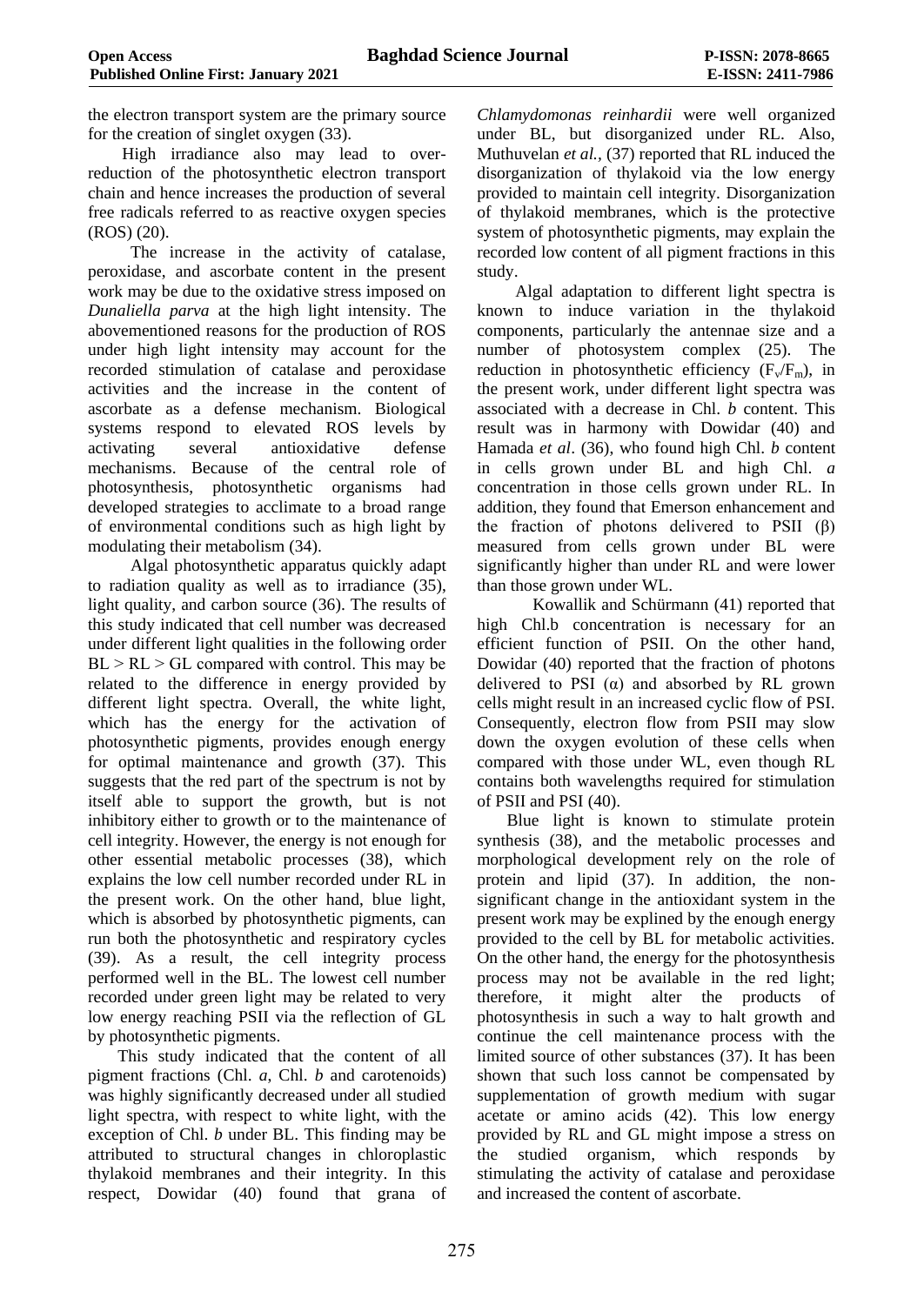## **Conclusion:**

In conclusion, the optimal growth and highest photosynthetic efficiency (Fv/Fm) of the marine alga *Dunaliella parva* were recorded at a light intensity of 40  $\mu$  mol m<sup>-2</sup> s<sup>-1</sup>, white light, and 1.25 M NaCl. The activity of antioxidant enzymes, including catalase and peroxidase and ascorbate content, showed the highest values of 0.190  $\mu$ M/min.mg Chl, 0.434 and 13.284 mg/g fresh weight, respectively under the green light. The induction in catalase and peroxidase activity indicated that *D. parva* responded to low energy provided by red light and green light to overcome this environmental stress.

## **Authors' declaration:**

- Conflicts of Interest: None.
- We hereby confirm that all the Figures and Tables in the manuscript are mine ours. Besides, the Figures and images, which are not mine ours, have been given the permission for republication attached with the manuscript.
- Ethical Clearance: NA.

## **References**

- 1. Rad F, Aksoz N, Hejazi M. Effect of saltiness on the growth and production of β- carotene in isolated *Dunaliella* sp*.* microalga from qom salt Lake of Iran. Int. J. Biosci. 2015; 6(2): 164-171.
- 2. Mingazzini M, Teresa M, Palumbo H. Open Mass Cultures of Marine Microalgae for Biodiesel Production: Laboratory Approach to Study Species Competition in Mixed Cultures. Nat. Resour. 2015; 6: 174-180.
- 3. Xu Y, Ibrahim IM, Wosu CI, Ben-Amotz A, Harvey PJ. Potential of New Isolates of *Dunaliella Salina* for Natural β-Carotene Production. Biology. 2018; *7*(1): 14.
- 4. Xi Y, Wang J, Chu Y, Chi Z, Xue Z. Effects of different light regimes on *Dunaliella salina* growth and β-carotene accumulation. Algal Research. 2020; 52; 102111.
- 5. Coesel S, Baumgartner A, Teles L, Ramos A, Henriques N, Cancela L, et al. Nutrient limitation is the main regulatory factor for carotenoid accumulation and for Psy and Pds steadystate transcript levels in *Dunaliella salina* (Chlorophyta) exposed to high light and salt stress. Marine Biotechnol. 2008; 10(5): 602- 611.
- 6. Masuda T, Tanaka A, Melis A. Chlorophyll antenna size adjustments by irradiance in *Dunaliella salina* involve coordinate regulation of chlorophyll a oxygenase (CAO) and Lhcb gene expression. Plant Mol. Biol. 2003; 51: 757-771.
- 7. Bohne F, Linden H. Regulation of carotenoid biosynthesis genes in response to light in *Chlamydomonas reinhardtii*. Biochimica et Biophysica Acta-Gene Structure and Expression. 2002; 1579: 26-34.
- 8. Park S, Lee Y, Jin E. Comparison of the responses of two *Dunaliella* strains, *Dunaliella salina* CCAP 19/18 and *Dunaliella bardawil* to light intensity with special emphasis on carotenogenesis. Algae 2013; 28(2): 203-211.
- 9. Korbee N, Mata M, Figueroa F. Photoprotection mechanisms against ultraviolet radiation in *Heterocapsa* sp. (Dinophyceae) are influenced by nitrogen availability Mycosporine-like amino acids vs. xanthophyll cycle. Am. Soc. Limnol. Oceanogrphy Inc. 2010; 55(2): 899-908.
- 10. Palacios YM, Vonshak, A, Beardall, J. Photosynthetic and growth responses of *Nannochloropsis oculata* (Eustigmatophyceae) during batch cultures in relation to light intensity. Phycologia. 2018; 57 (5): 492-502.
- 11. Loeblich L. Photosynthesis and pigments influenced by light intensity and salinity in the halophilic *Dunaliella salina* (Chlorophyta). J. Mar. Biol. Assoc.UK, 1982; 62: 493-508.
- 12. Vijaya V, Anand N. Blue light enhance the pigment synthesis in Cyanobacterium *Anabaena ambiguo* Rao (Nostacales). ARPN. J. Agric. Biol. Sci. 2009; 4(3): 36-43.
- 13. Robert R. Growth measurements. Division rate. In R.J. Sttein (ED). Physiological methods. Culture methods and growth measurements. Cambridge Univ. Press, Cambridge. 1979; 29: 311.
- 14. Fogg G.E. Algal Cultures and Phytoplankton Ecology. The University of Winsconsin Press: London. 1975; pp.7-45
- 15. Mckinney G. Absorption of light by chlorophyll solutions. J. Boil. Chem. 1941; 140: 315-322.
- 16. Kato M, Shimizu S. Chlorophyll metabolism in higher plants. VII. Chlorophyll degradation in senescing *Tobacco* leaves, phenolic-dependent peroxidative degradation. Canad. J. Bot. 1987; 65: 729-735.
- 17. Oberbacher M, Vines H. Spectrophotometric assay of ascorbic acid oxidase. Nature. 1963; 197: 1203-1204.
- 18. Oser, B. Hawks physiological chemistry, McGraw-Hills, New York, 1979.
- 19. Garcia F, Freile-Pelegrin Y, Robledo D. Physiological characterization of *Dunaliella* sp*.* (Chlorophyta, Volvocales) from Yucatan, Mexico. Bioresource Tech. 2007; 98: 1359-1365.
- 20. Zarandi M L, Hejazi M, Bagherieh-Najjar M, Chaparzadeh N. Light intensity effects on some molecular and biochemical characteristics of *Dunaliella salina*. Iran. J. Plant Physiol. 2015; 5(2): 1311- 1321.
- 21. Taha O, Abo El-Kheir W, Hammouda F, Abd El-Hady H. Production of ß-carotene and glycerol from *Dunaliella bardawil* and *D. salina* isolated from the Egyptian wetlands Qarun and Bardawil. International Conference on Ecological, Environmental and Biological Sciences (ICEEBS-2012), Dubai; 2012.
- 22. Taha H. Massive production of some economically important metabolic compounds in *Dunaliella salina*. M.Sc. Thesis. Fac. of Sci. Alex. Univ., Egypt, 1997.
- 23. Gordillo F, Goutx M, Figueroa F, Niell F. Effects of light intensity,  $CO<sub>2</sub>$  and nitrogen supply on lipid class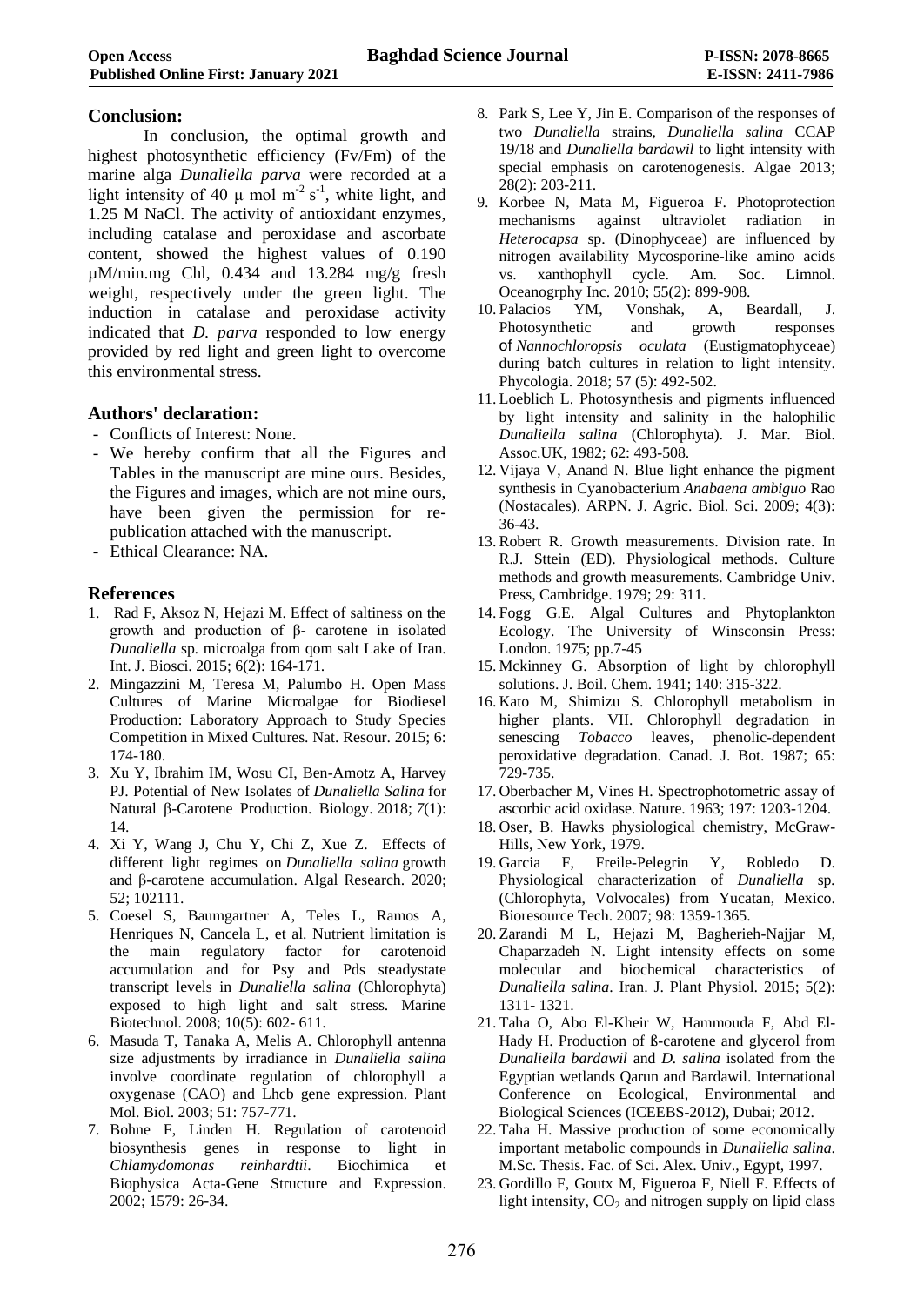composition of *Dunaliella viridis*. J. Appl. Phycol. 1998; 10:135-144.

- 24. Ilkhnur A, Cirik S, Goksan T. Effect of light intensity, salinity and temperature on growth in Camalt strain of *Dunaliella viridis* Teodoresco from Turkey. J. Biol. Sci. 2008; 8:1356-1359.
- 25. [Perez-Boerema](javascript:;) A, [Klaiman](javascript:;) D, [Caspy](javascript:;) I, [Netzer-El](javascript:;) SY, [Amunts](javascript:;) A, [Nelson](javascript:;) N. Structure of a minimal photosystem I from the green alga *Dunaliella salina.*  Nature Plants. 2020; 6: 321-32.
- 26. Aro E, Virgin I, Andersson B. Photoinhibition of photosystem II. Inactivation, protein damage and turnover. BBA- Bio. Energetics. 1993; 1143:113-134.
- 27. Levy H, Tal T, Shais A, Zamir A. The photosynthetic response of *Dunaliella bardawil* to the changes in the sunlight spectrum under field conditions. J. Biol. Chem. 1993; 268: 20892-20896.
- 28. [Pourkarimi](https://www.sciencedirect.com/science/article/abs/pii/S1878818120309646#!) S, [Hallajisani](https://www.sciencedirect.com/science/article/abs/pii/S1878818120309646#!) A, [Alizadehdakhel](https://www.sciencedirect.com/science/article/abs/pii/S1878818120309646#!) A, [Nouralishahi](https://www.sciencedirect.com/science/article/abs/pii/S1878818120309646#!) A, [Golzary](https://www.sciencedirect.com/science/article/abs/pii/S1878818120309646#!) A. Factors affecting production of beta-carotene from *Dunaliella salina* microalgae. Biocatal Agric Biotechnol. 2020; 29: 101771
- 29. Anderson J. Photoregulation of the composition, function, and structure of thylakoid membranes. Ann. Rev. Plant Physiol. 1986; 37: 93-136.
- 30. [Negi](https://onlinelibrary.wiley.com/action/doSearch?ContribAuthorStored=Negi%2C+Sangeeta) S, [Perrine](https://onlinelibrary.wiley.com/action/doSearch?ContribAuthorStored=Perrine%2C+Zoee) S, [Friedland](https://onlinelibrary.wiley.com/action/doSearch?ContribAuthorStored=Friedland%2C+Natalia) N, [Kumar](https://onlinelibrary.wiley.com/action/doSearch?ContribAuthorStored=Kumar%2C+Anil) A, [Tokutsu](https://onlinelibrary.wiley.com/action/doSearch?ContribAuthorStored=Tokutsu%2C+Ryutaro) R, [Minagawa](https://onlinelibrary.wiley.com/action/doSearch?ContribAuthorStored=Minagawa%2C+Jun) J, et al. Light regulation of light‐harvesting antenna size substantially enhances photosynthetic efficiency and biomass yield in green algae. The Plant Journal 2020; 103: 584-603.
- 31. Larsson U, Anderson J, Andersson B. Variations in the relative content of the peripheral and inner lightharvesting chlorophyll a/b-protein complex (LHCII) subpopulations during thylakoid light adaptation and development. BBA-Bioenergetics. 1987; 894: 69-75.
- 32. Wu H, Wang CJ, Bian XW, Zeng SY, Lin KC, Wu B, et al. Nematicidal efficacy isothiocyanates against root-knot nematode *Meloidogyne Javanica* in *Cucumber*. Crop. Port. 2011; 30: 33-37.
- 33. Ramel F, Mialoundama A, Havaux M. Nonenzymic carotenoid oxidation and photooxidative stress signalling in plants. J. Exp. Bot. 2013; 64:799-805.
- 34. Pfannschmidt T. Chloroplast redox signals: how photosynthesis controls its own genes. Trends Plant Sci. 2003; 8: 33-41.
- 35. Stetsenko LA, Pashkovsky PP, Voloshin RA, Kreslavski VD, Kuznetsov LV, Allakhverdiev SI. Role of anthocyanin and carotenoids in the adaptation of the photosynthetic apparatus of purple- and greenleaved cultivars of sweet basil (*Ocimum basilicum*) to high-intensity light. Photosynthetica. 2020; 58 (4): 890-901.
- 36. Hamada E, Dowidar S, Punnet K. Influence of spectral range and carbon and nitrogen sources on oxygen evolution and Emerson enhancement in *Chlamydomonas renhardtii*. Biol. Plant. 2003; 46(3): 398-397.
- 37. Muthuvelan B, Noro T, Nakamura K. Effect of light quality on the cell integrity in marine alga *Ulva pertusa* (Chlorophyceae). Indian J. Marine Sci. 2002; 31(1): 21-25.
- 38. Wang S, Verma SK, Said IH, Thomsen L, Ullrich MS, Kuhnert N. Changes in the fucoxanthin production and protein profiles in Cylindrotheca closterium in response to blue light-emitting diode light. Microbial cell factories. 2018 Dec;17(1):1-3.
- 39. Kowallik W. Blue light effects on respiration. Annus. Rev. Plant Physiol. 1982; 33: 51-72.
- 40. Dowidar S. Effect of growth conditions on carbon assimilation and oxygen evolution under the influence of different light qualities in *Chlamydomonas reinhardtii*. Thesis submitted to the faculty of science Tanta University, 1990.
- 41. Kowallik W, Schürmann R. Chlorophyll a/chlorophyll b ratios of *Chlorella vulgaris* in blue or red light. –In: Senger, H. (ed.) Blue light Effects in Biological Systems. p. 352-358. Springer- Verlag, Berlin – Heidelberg – New York, 1984.
- 42. Terborgh J. Effects of red and blue light on the growth and morphogenesis of *Acetabularia crenulate*. Nature. 1965; 25: 1360-1363.